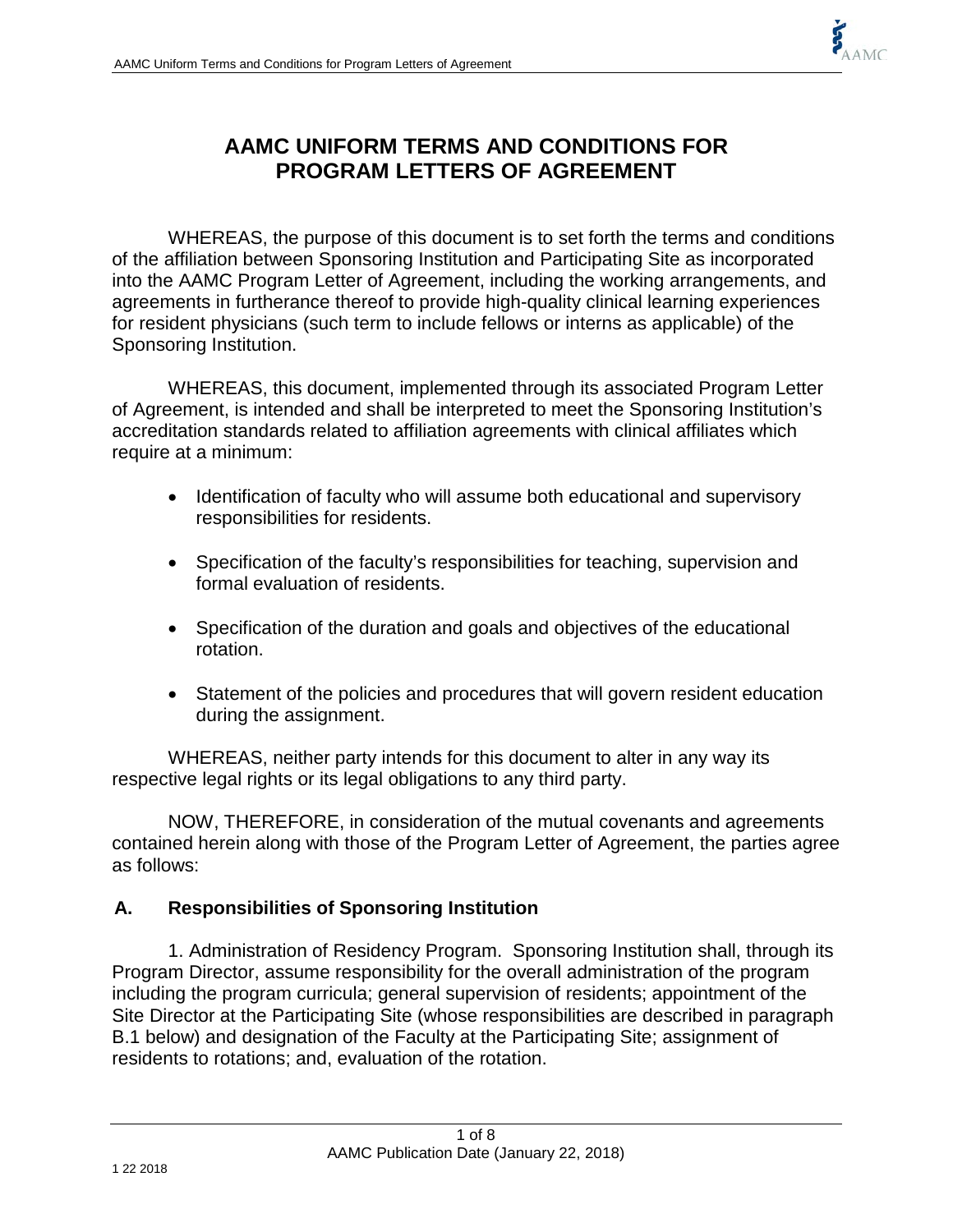2. Designation of Residents. Prior to the beginning of each rotation, the Sponsoring Institution shall submit to the Participating Site a list of program residents to participate in rotations at the Participating Site. Sponsoring Institution shall only submit residents who meet applicable qualifications for participation.

3. Program Policies, Rules and Regulations. The Sponsoring Institution's policies, rules and regulations, such as clinical and educational work hours and moonlighting, shall govern program resident education. Program residents shall also be directed by Sponsoring Institution to comply with Participating Site's policies, rules and regulations while rotating at Participating Site. In the event there is a conflict between the Sponsoring Institution's policies, rules and regulations and those of the Participating Site, the parties shall confer to resolve the conflict.

4. Responsibility for Residents. Sponsoring Institution maintains ultimate responsibility for resident education through its Program Director. Performance issues will be handled by Sponsoring Institution in accordance with its policies, rules and regulations governing residents; provided however, that as described in paragraph B.7 below, Participating Site may remove a resident from participation in a clinical rotation in the event Participating Site determines just cause exists to conclude that resident's participation jeopardizes patient care or is otherwise disruptive to Participating Site's normal business operations.

5. Resident Salaries and Benefits. Residents are and shall be deemed employees of Sponsoring Institution except for those residents who are active duty members of the United States military assigned to Sponsoring Institution's Program. Sponsoring Institution shall at all times be responsible for ensuring the terms of employment, including as applicable, benefits including health, disability and workers compensation insurance, salary and payroll withholding of program residents. Sponsoring Institution agrees that its residents will not be covered by or entitled to any social security, unemployment compensation, retirement, pension and/or any other benefits programs or workers' compensation program offered or provided by the Participating Site, and no resident shall have any right, title or claim to participate in the same. Program-specific financial responsibilities between Sponsoring Institution and Participating Site, if any, shall be set forth in the Program Letter of Agreement.

6. Immunizations. Sponsoring Institution requires all residents in the program to have properly documented and updated immunizations appropriate for health care providers on file with the Sponsoring Institution, and Sponsoring Institution will inform residents if they may be required to provide these records and undergo additional immunizations to meet the requirements of the Participating Site. Sponsoring Institution will make its immunization policies available to Participating Site upon request.

7. Criminal Background Checks. Sponsoring Institution performs a criminal background check on each individual accepted into its residency program and reviews the results of such background check prior to the start of the resident's rotation at Participating Site. The criminal background check covers all states of legal residence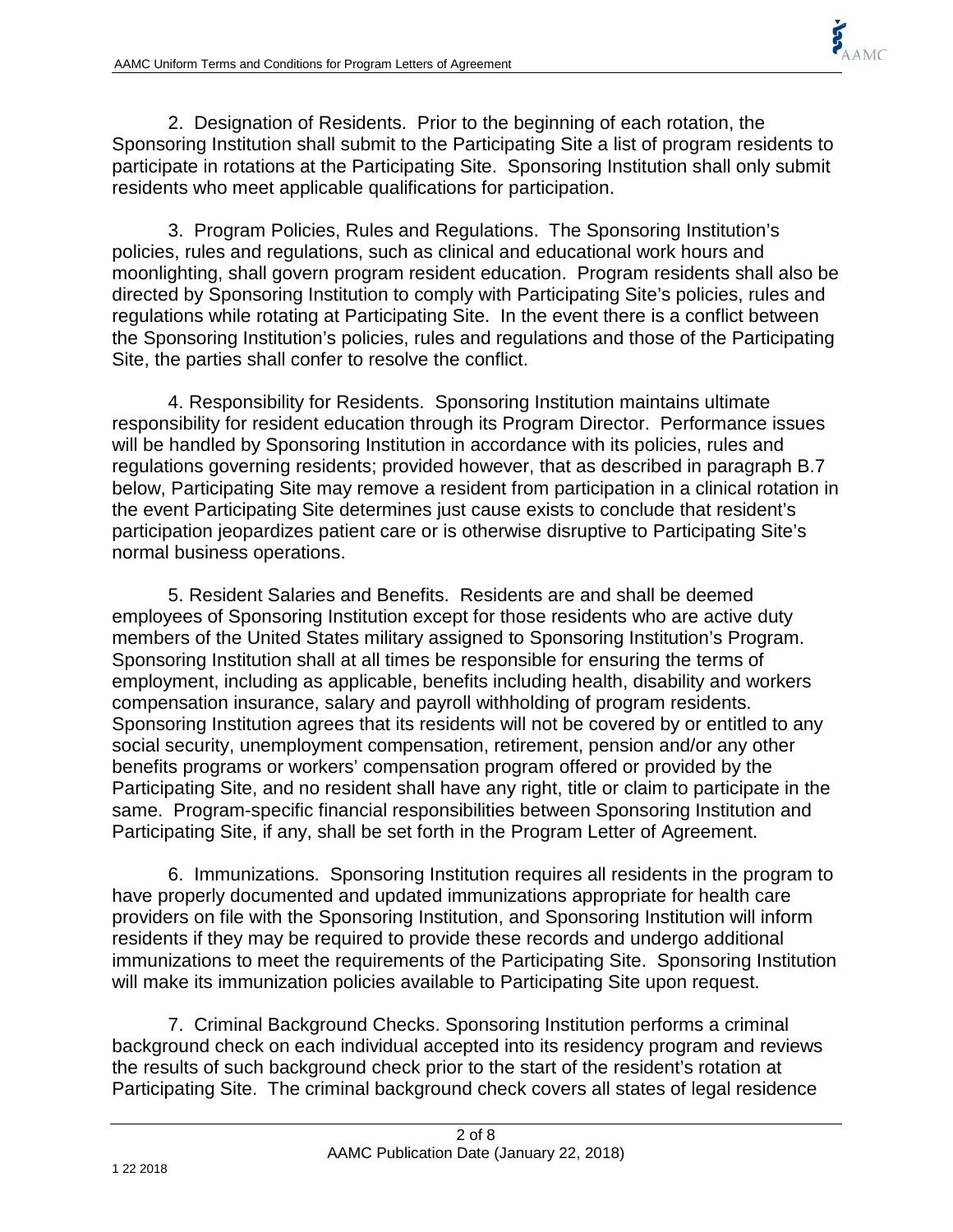within the five years prior to entering residency as reported by the resident. Consistent with the representations contained in paragraph A.2 above, Sponsoring Institution will only assign those residents to clinical rotations covered by this agreement that Sponsoring Institution deems appropriate for the rotation. Sponsoring Institution will make its criminal background check requirements available to Participating Site upon request.

8. Licensure. Sponsoring Institution will only assign residents to Participating Site who are currently licensed or otherwise authorized to engage in the practice of medicine under the laws and regulations of the state in which the Sponsoring Institution is located, and will not assign a resident to Participating Site if that resident's license has been suspended or revoked. If the state in which Participating Site is located requires a separate license or other filing, Participating Site will provide information to Sponsoring Institution and resident pertinent to applying for and/or maintaining such license and/or making such filing.

9. Availability of Mental Health Resources. Sponsoring Institution, in cooperation with the Participating Site, must provide access to confidential, affordable mental health assessment, counseling, and treatment, including access to urgent and emergent care 24 hours a day, seven days a week ("Mental Health Services").

10. Change in Accreditation Status. Sponsoring Institution will provide timely notice to Participating Site of any change in program accreditation status.

# **B. Responsibilities of Participating Site**

1. The Site Director of the Participating Site is identified in the Program Letter of Agreement. The Site Director will have responsibility for the coordination and administration of resident rotations at Participating Site. The Participating Site faculty identified in the Program Letter of Agreement will have responsibility for resident training, supervision and assessment during the rotations at the Participating Site.

2. Participating Site Program Faculty Changes. Participating Site shall provide Sponsoring Institution with advance written notice of any material change in the number or qualifications of Participating Site Program faculty assigned to supervise the rotations.

3. Cooperation with Accreditation. Participating Site agrees to provide such information, documentation and assistance as the Sponsoring Institution may require in order to comply with applicable accreditation requirements of the program.

4. Access to Resources. Participating Site shall make available to each resident a copy of Participating Site's policies, rules and regulations and other pertinent documents applicable to residents. The Participating Site shall provide each program resident with such equipment, resources and facilities (including without limitation cafeteria and library access, and suitable sleeping quarters for residents with night and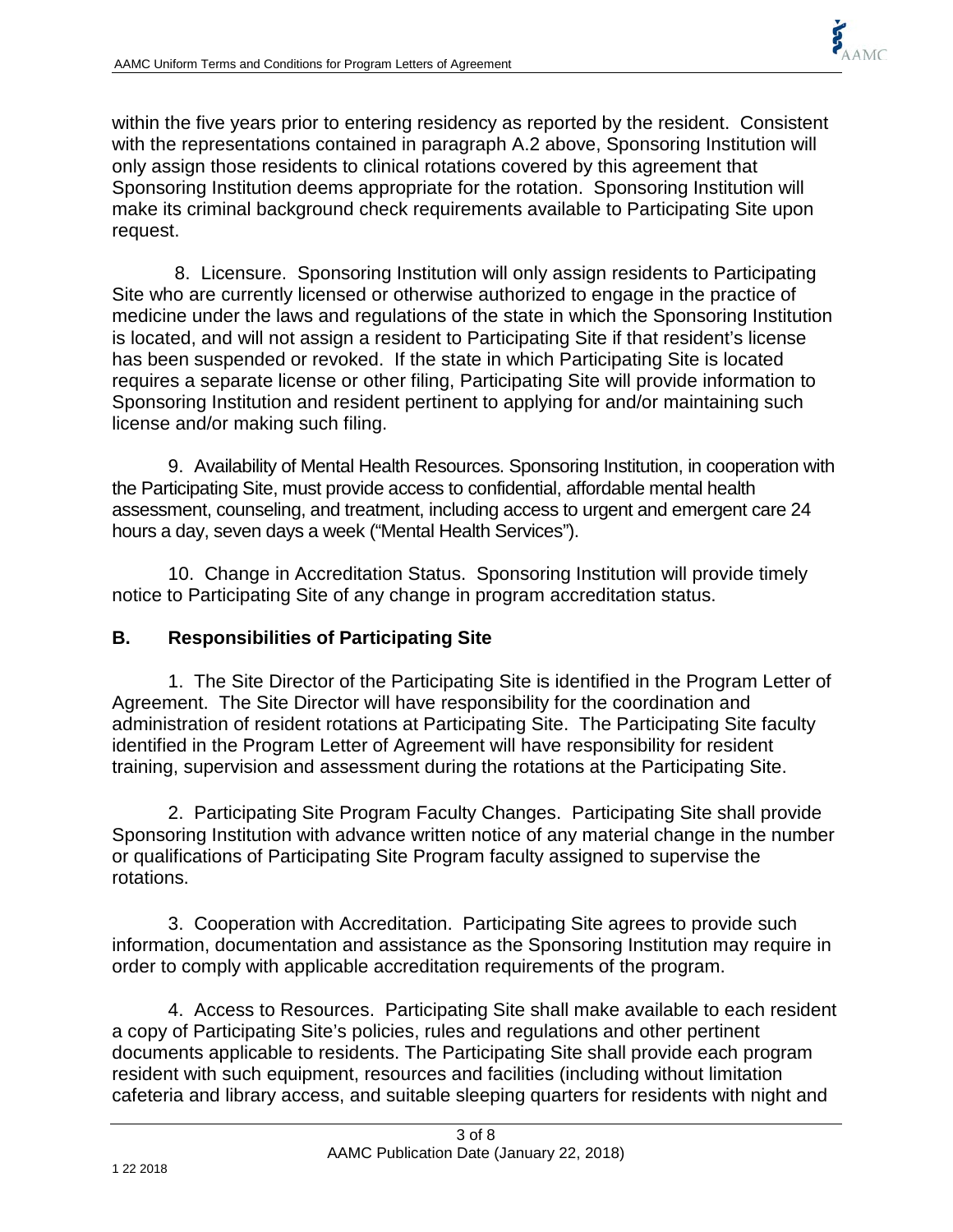weekend on-call responsibilities) as are provided to Participating Site-sponsored residents (if any) and as are required by the applicable accreditation standards including but not limited to access to Mental Health Services provided in cooperation with Sponsoring Institution. Participating Site shall also provide necessary professional, technical, and clerical personnel needed to support the program rotation(s), including but not limited to, intravenous, phlebotomy and laboratory services; messenger and transporter services; appropriate and effective laboratory, pathology, and radiologic information systems; a medical records system that documents the course of each patient's illness and care and includes access at all times; and appropriate security and personal safety measures for all locations at Participating Site including parking facilities, on-call quarters, hospital and institutional grounds and any other related clinical facilities.

5. Resident Supervision. Participating Site and its faculty will supervise each resident in accordance with applicable state and federal laws as well as applicable accreditation requirements of the program. Participating Site and its faculty will supervise and interact with residents in a professional manner. Sponsoring Institution will make its resident supervision policies available to Participating Site upon request.

6. Resident Evaluation. In a timely manner, and in accordance with applicable accreditation standards, after completion of each resident's rotation at the Participating Site, or as otherwise required by the applicable accreditation standards, the Participating Site shall provide the Sponsoring Institution with evaluations of each resident's performance during the rotation, including completion of such forms as the Sponsoring Institution might provide or approve for such purpose.

7. Resident Removal from Participation. Participating Site shall provide the Sponsoring Institution with written notice of the proposed removal of any program resident and shall confer with the Program Director and attempt in good faith to resolve the issue(s). Participating Site may, however, remove a resident from participation in a rotation when, at its sole discretion, it determines there is just cause to conclude the resident's behavior poses an imminent threat to patient safety or welfare or is otherwise disruptive to Participating Site's normal business operations. In the event that the Participating Site determines that there is just cause to conclude that a resident's behavior constitutes an imminent threat to patient safety or welfare exists or is otherwise disruptive to Participating Site's normal business operations and that resident participation should be discontinued, removal of a resident need not be preceded by written notice. In such event, notice shall be provided to the Sponsoring Institution as soon as is practicable.

8. Supervision and Limitation of Resident's Authority. Participating Site has ultimate authority and responsibility for patient care. Residents shall participate in patient care under the supervision of Participating Site's Program Faculty. Residents are subject to Participating Site's policies regarding supervision consistent with applicable accreditation requirements of the program. Residents shall not have actual or apparent authority on behalf of Participating Site or independent health care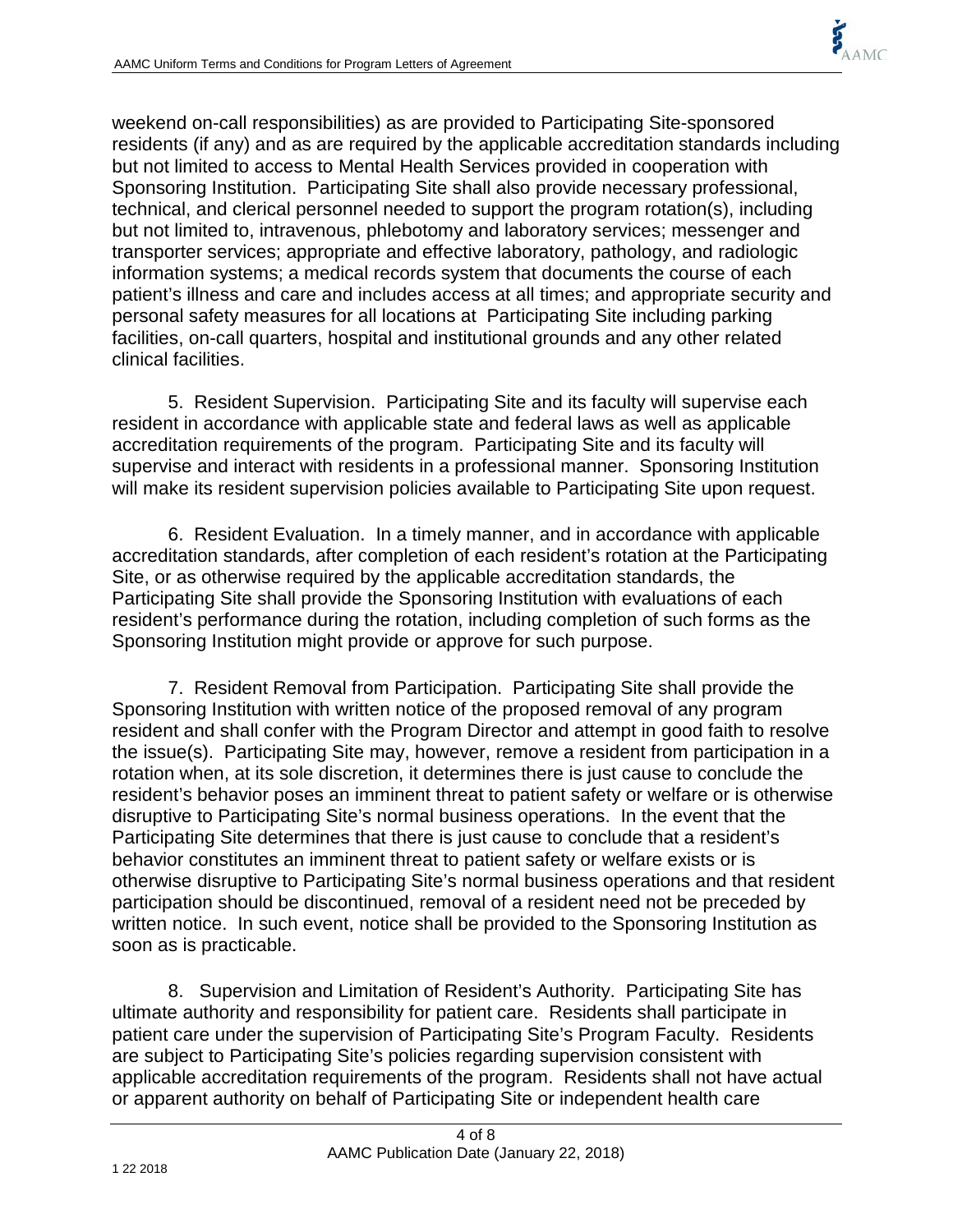

responsibilities and are not to be considered independent health care providers or employees of Participating Site while providing health care pursuant to the terms of the Program Letter of Agreement.

9. License and Accreditation. Participating Site shall at all times maintain appropriate licensure and accreditation by The Joint Commission or any other applicable accrediting agency.

10. Emergency Medical Treatment. Participating Site shall provide or arrange for emergency medical treatment, as necessary, to any program resident who becomes ill or is injured while participating in a rotation at Participating Site. Participating Site may demand payment for such treatment from the program resident or any applicable health insurance plan. If a resident sustains a needle-stick injury or other substantial exposure to bodily fluids of another or other potentially infectious material while at Participating Site, resident shall communicate such injury or exposure to Participating Site, and upon notification by resident, Participating Site agrees to provide the resident access to its available health care services as soon as possible after the injury to initiate testing and follow-up protocols.

### **C. Financial Arrangements**

Financial Arrangements between the parties, if any, are set forth in the Program Letter of Agreement.

#### **D. Insurance**

Unless otherwise agreed to by the parties in the Program Letter of Agreement for specific programs, Sponsoring Institution shall provide and maintain, at its own expense, professional liability insurance or a program of self-insurance covering residents rotating to Participating Site in an amount no less than \$1,000,000 per occurrence and \$3,000,000 in the aggregate per year. Sponsoring Institution shall provide a certificate of insurance on request of Participating Site.

#### **E. Term and Termination**

These terms and conditions will be implemented through Program Letters of Agreement and shall be effective for the period of time stated therein. Either party may terminate the Program Letter of Agreement on 30 days written notice unless a different notice period is specified in the Program Letter of Agreement. Should notice of termination be given for a Program Letter of Agreement, at the Sponsoring Institution's option, residents already scheduled to complete a rotation at Participating Site will be permitted to complete the previously scheduled clinical assignment.

# **F. Independent Contractors**

Nothing in this document shall be interpreted or construed to make Participating Site, its employees, residents or faculty, employees, joint venturers, partners, or agents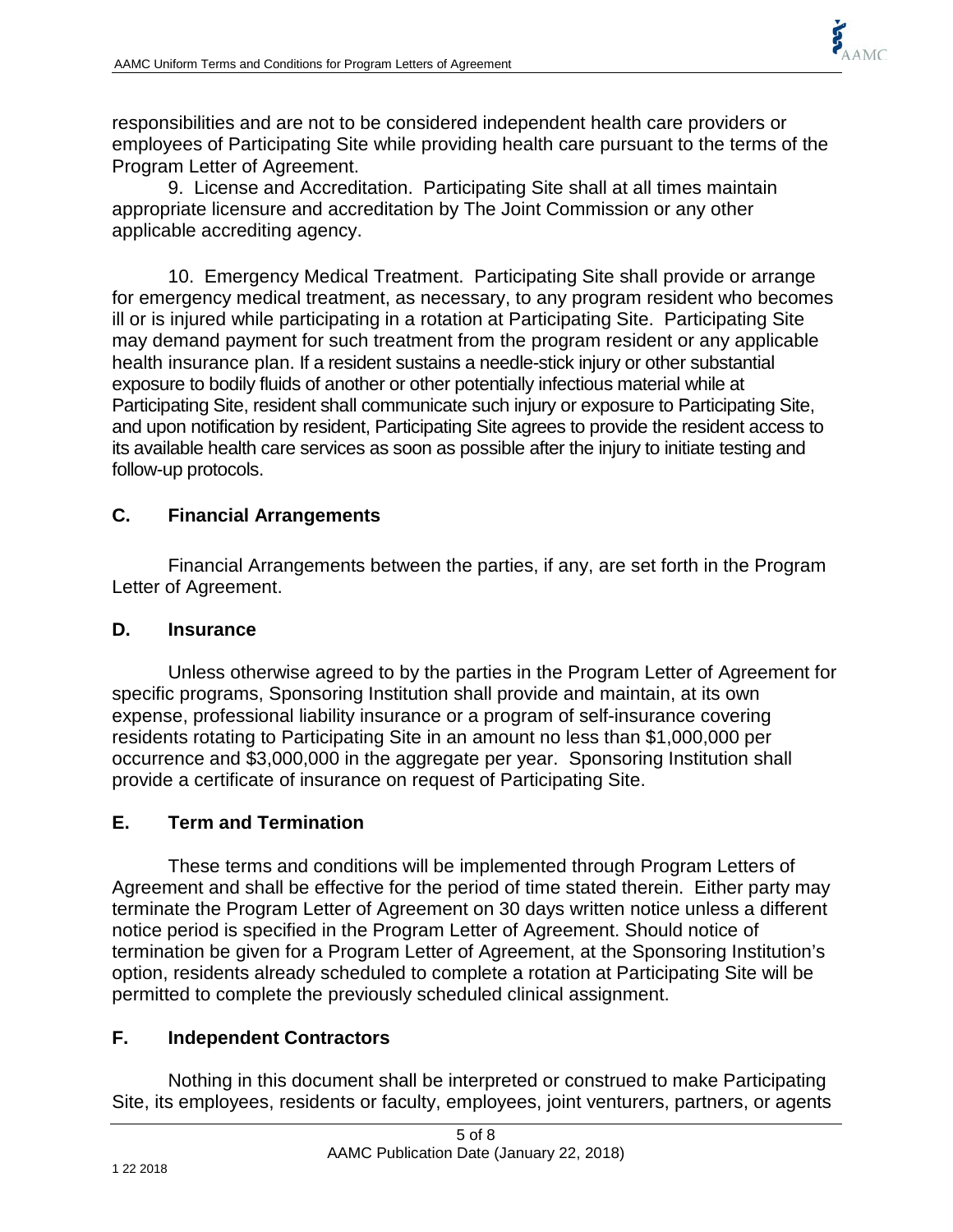

of Sponsoring Institution. It is expressly understood the parties are Independent Contractors.

### **G. Confidentiality & Health Insurance Portability and Accountability Act.**

Each party will comply with all applicable federal and state laws and regulations involving patient privacy and confidentiality as they may be amended from time to time, including but not limited to Health Insurance, Portability, and Accountability Act of 1996 ("HIPAA") and all regulations promulgated thereunder, including the Standards for Privacy of Individually Identifiable Health Information and Security Standards for the Protection of Electronic Protected Health Information. Sponsoring Institution represents it has provided appropriate HIPAA training to residents assigned under a Program Letter of Agreement.

Residents participating in clinical training pursuant to a Program Letter of Agreement are members of the Participating Site's workforce for purposes of HIPAA within the definition of "health care operations" and are the subject of the Participating Site's policies and procedures regarding the use, access, and disclosure of Protected Health Information. Residents therefore may have access to patient medical information as provided for in the Privacy Rule of HIPAA. Therefore, additional agreements are not necessary for HIPAA compliance purposes. This paragraph applies solely to HIPAA privacy and security regulations applicable to the Participating Site and, as stated in paragraph A.5, above, does not establish an employment relationship between the resident and the Participating Site.

#### **H. Compliance with Applicable Laws, Rules and Regulations.**

In performing its obligations under the Program Letter of Agreement, each party will comply with the requirements of all applicable laws, rules and regulations, including, without limitation, the federal Stark Law, the federal Anti-Kickback Statute, the federal False Claims Act and other state and federal fraud and abuse laws and rules, as each may be amended from time to time.

#### **I. Assignment**

The Program Letter of Agreement will not be assigned by either party without the prior written consent of the other**.** Any assignment without prior written consent is voidable by the nonconsenting party, and the nonconsenting party shall have the option of terminating the agreement immediately upon such assignment. It is expressly understood that a change in ownership or control of a party to a Program Letter of Agreement, whether by merger with another entity, acquisition by another entity, or sale of substantially all of its assets to another entity is considered an assignment for the purposes of this Agreement.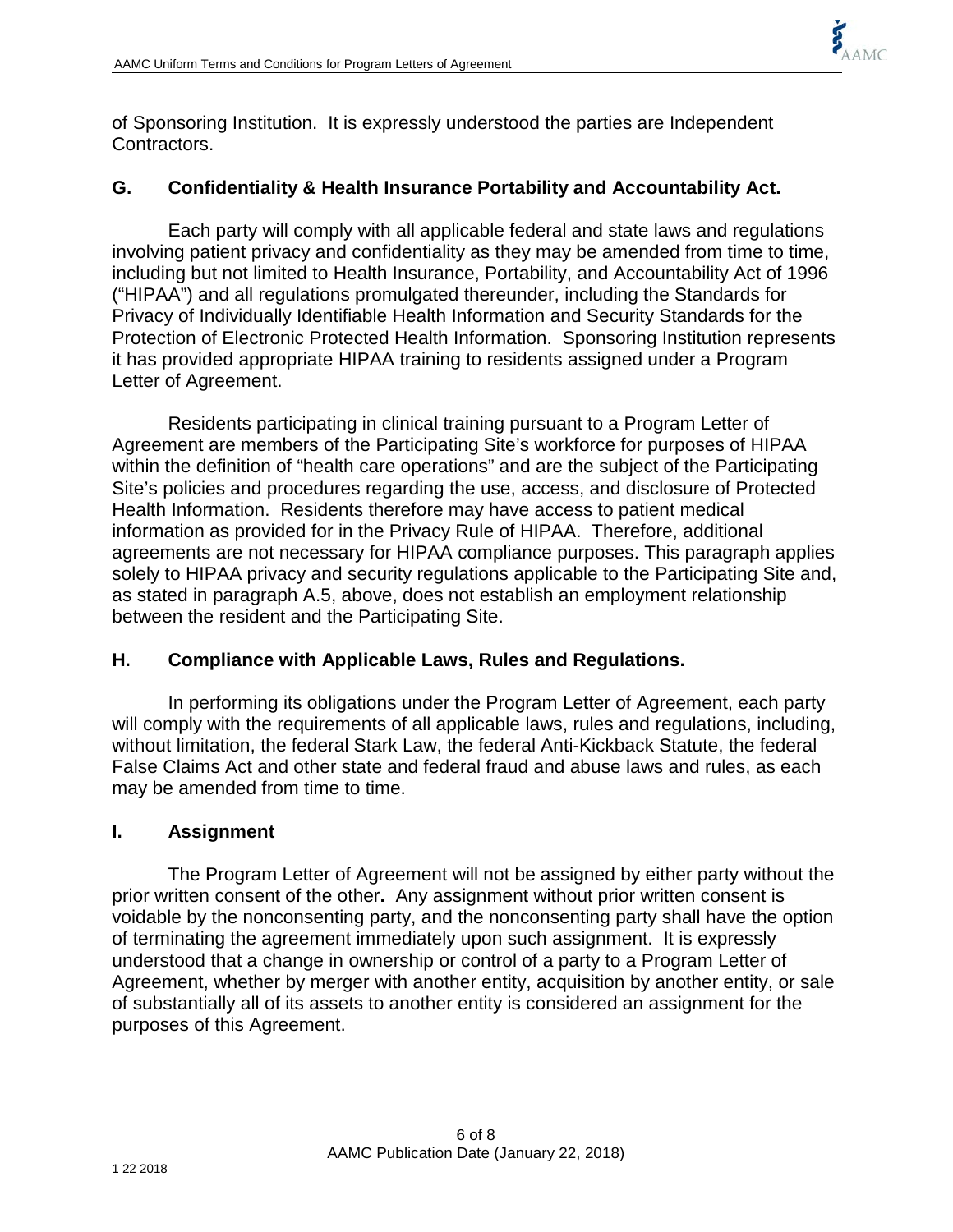

#### **J. Governmental Immunity**

If the Sponsoring Institution is a public entity entitled to protections of governmental immunity under applicable law, it is specifically understood and agreed that nothing contained in this paragraph or elsewhere in this document will be construed as: an express or implied waiver by the Sponsoring Institution of its governmental immunity or of its state governmental immunity, including actions for indemnity; an express or implied acceptance by Sponsoring Institution of liabilities arising as a result of actions which lie in tort or could lie in tort in excess of the liabilities allowable under the applicable governmental immunity laws; or, a pledge of the full faith and credit of a debtor contract; or, as the assumption by the Sponsoring Institution of a debt, contract, or liability of the Participating Site.

# **K. No Exclusion from Federal Healthcare Programs**

Sponsoring Institution and Participating Site represent that no adverse action by a state or federal government agency that will or may result in exclusions from a government healthcare program has occurred or is pending or threatened against it, its affiliates, or to the best of its knowledge, against any of its employees, agents, or subcontractors. Sponsoring Institution and Participating Site each agree that it shall not perform any act that shall cause it to become excluded from a government health care program during the term of the Program Letter of Agreement. In the event either party becomes excluded from a government healthcare program, the party shall promptly provide the other party written notice of the exclusion, which shall entitle the other party to immediately terminate the Program Letter of Agreement upon written notice to the other party. If a Sponsoring Institution has actual knowledge that a resident has become excluded or that an exclusion action is pending or threatened, it must promptly notify the Participating Site in writing.

#### **L. Choice of Law**

This document does not address choice of law and unless otherwise agreed to the Program Letter of Agreement, the parties will rely on the common law to resolve any issues relating to choice of law.

#### **M. No Third Party Beneficiary.**

Neither the Program Letter of Agreement nor these Terms and Conditions are intended to and shall not be construed to give any third party any interest or rights with respect to or in connection with any agreement or provision contained herein or contemplated hereby.

#### **N. Notices**

All notices provided by either party to the other will be in writing, and will be deemed to have been duly given when delivered personally; when confirmed delivery of